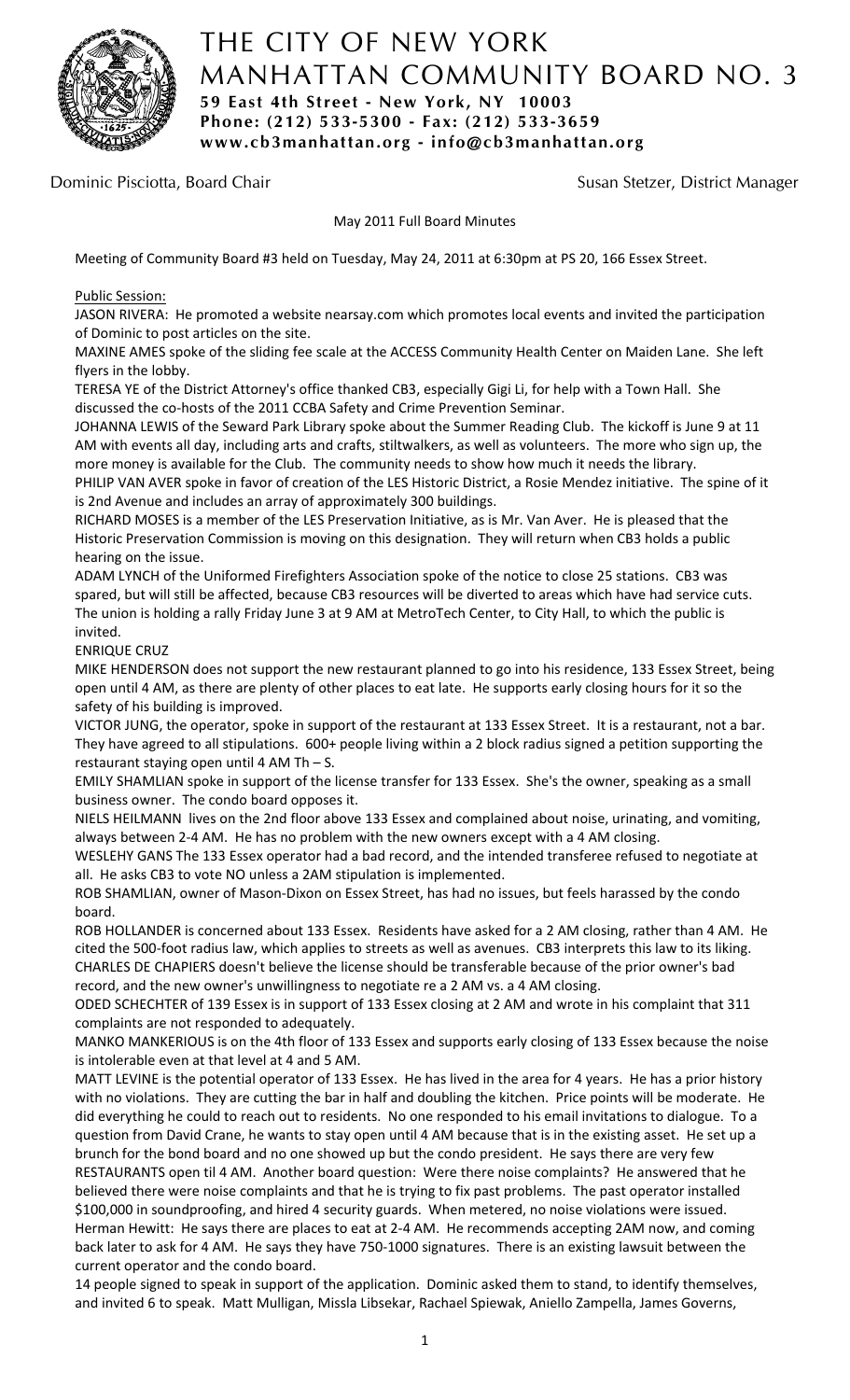Michael H. Chan, Cindy Wong, Miguel Reyes, and Caroline Min signed up to speak, but waived their right to allow others to speak for them.

FRANCIS BUSCEMI, the lawyer for 133 Essex, said it will maintain the same capacity. It is changing from a French to a tapas menu. There was no opposition at a hearing by residents of the building. The applicant jumped the gun in his application, but that shouldn't jeopardize the quality of the application or the project. Alix Militano: The SLA reported that no change of hours was included in the request. Mr. Buscemi got an SLA report today showing that it DOES.

MARK LITTLE lived above 133 Essex. This is a "creative" or innovative business/restaurant and extended hours are a part of its entrepreneurship.

JOSH PUSHKIN can't see any reason to oppose the application for 103 Essex.

ENRIQUE CRUZ spoke about the fact that Essex Street is zoned commercial on the ground floor. Closing early won't allow the restaurant to be profitable.

SELGEN ONSAN lives in the building and doesn't think these people or this type of restaurant are a problem. It's a place for local people to hangout. The staff know the clientele.

JAKE ROGERS says the people hanging out at McDonald's are a worse problem. This is a gem, between a McDonald's and a parking lot, with amazing architecture.

NEXT TOPIC: 200 Avenue A. Several people signed up in support, only 1 in opposition. 12 or so stood to identify themselves and show support. Jessica Lorne, Aaron Slavik, Anny Guan, and Jaime Sugino signed up to speak, but waived their right, allowing others to speak for them.

MICHAEL TAUB, the owner of 200 Avenue A for 30 years, runs it as an exhibition/art gallery as well as a restaurant. The company is Avenue A Hospitality.

MONICA LOCASCIO spoke as the artistic manager or curator of Avenue A Hospitality. Their exhibitions are environmentally and politically and socially sensitive.

JOSEPH SUTTON as a venue owner in the neighborhood is in support of Avenue A Hospitality, as a fresh take on public Lower East Side venues.

SARA FLORES spoke on behalf of Avenue A Hospitality. She works in fashion. It isn't a bar. Because people were burned before, it doesn't mean they'll be burned again.

LIZ ROSEN talked of the collaboration between CB3 and Avenue A Hospitality in the Art in Empty Storefronts project. They are a socially‐conscious venue. The new project has no relation to what the old project was. FRANK PALILLO of Avenue A Hospitality asked the audience to be clear that this is not about Superdive, but about a new initiative. He asks the board to be clear about whether they are against an art gallery. DINA MAGNES says she speaks for 16 people who spoke before the SLA. She said a troubled establishment started as a bookstore, realized it wasn't profitable, so it got a liquor license, then became a problem.

### Public Officials:

Mayor Michael Bloomberg, Lolita Jackson & Pauline Yu: No report.

Public Advocate Bill de Blasio, Phil Jones: No report.

Comptroller John Lui, Sandra Ung: No report.

Borough President Scott Stringer, Jessica Silver: At Goddard‐Riverside on May 25 there will be a Town Hall to protest cuts to day care. He has been dialoguing with Chancellor Walcott about the relation between the layoff of 6000 teachers, and the outsourcing of \$1B in contracts. How is that money being spent? Applications are still being accepted for the CEC, parental involvement in schools.

Congressmember Jerrold Nadler, Daniel Weisfeld: No report.

Congressmember Nydia Velazquez, Iris Quinones: No report.

Congressmember Carolyn Maloney, Victor Montesinos: May 23 she and Congressman Nadler declared that Congress "war on women" had gone too far. They plan to reintroduce the Equal Rights Amendment soon. Her full statement can be found in this month's CB3 report, available in the lobby.

Assembly Speaker Sheldon Silver, Zach Bommer: Governor's Island is open this weekend for the first weekend of the summer.

Assemblymember Deborah J. Glick, Lisa Parson: The Assembly passed rent regulation laws. We should remind the Senate to get this through. The 9/11 memorial and plans for bus traffic in the area need to be addressed. This is her last CB meeting as she is moving to California to attend graduate school at USC.

Assemblymember Brian Kavanagh, Leslie Peña: No report.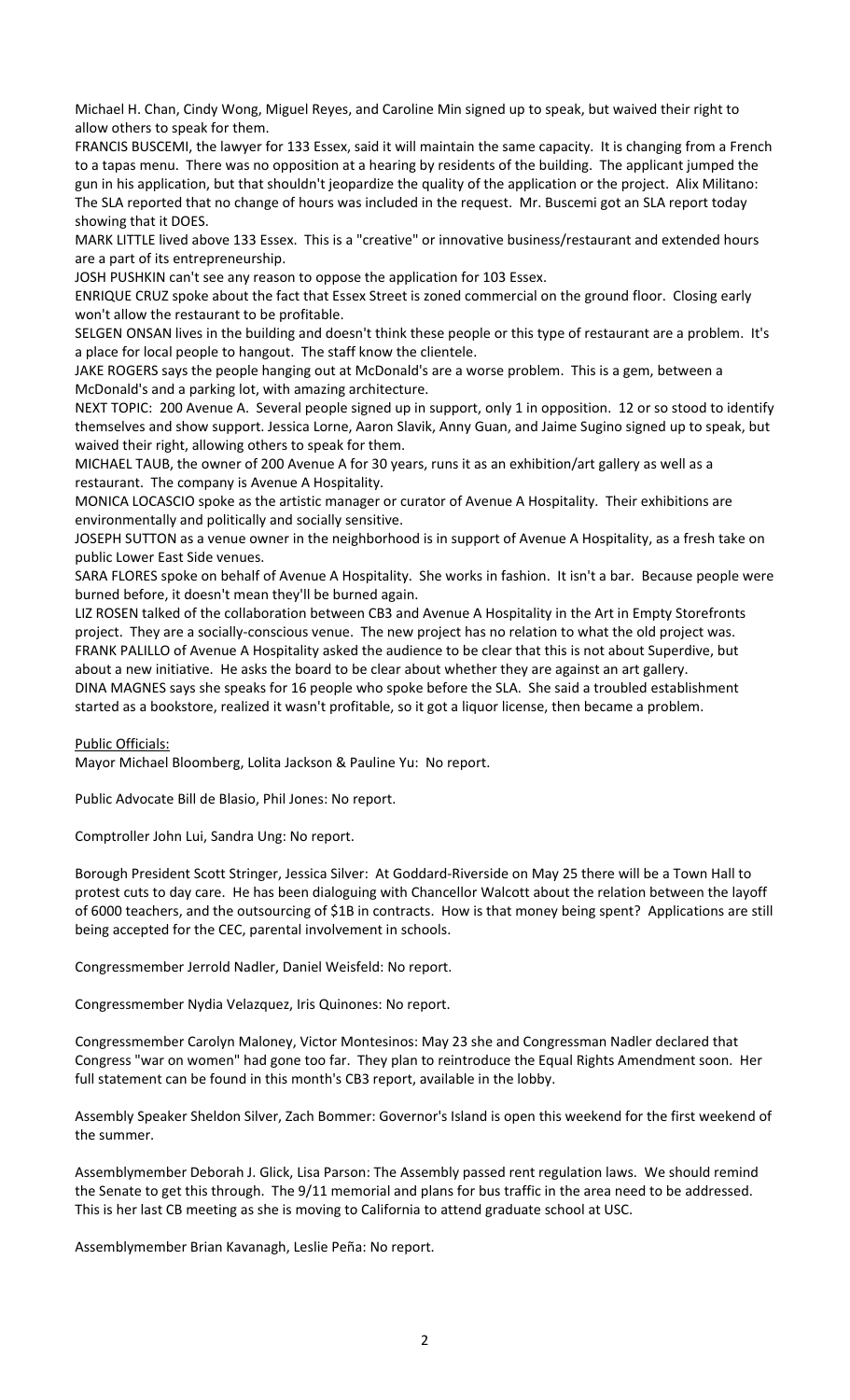State Senator Daniel L. Squadron, Jordan Levine: Rosemarie Diaz is in Albany with Mary Spink, being honored as a Woman of Distinction. Susan Stetzer and Rosie Mendez are Mary's other two guests. Congratulations to Mary Spink. The Senator held a second forum today to extend rent regulation. There are 22 days left. He organized a Family Day at Baruch Houses that involved Third Street Music School.

State Senator Thomas K. Duane, John Bartos: No report.

Councilmember Margaret Chin, Patricia Olan: She is fighting with Senator Squadron for rent regulation. She is opposed to the firehouse closings. She holds open hours every Friday 2‐4 in the district office.

Councilmember Rosie Mendez, Michele Burger: She's been working hard on the rat problem in Tompkins Square. She sponsored a resolution to support marriage equality on the federal level. There is a flyer on preventing rats from infesting community gardens. The newsletter is in the lobby.

#### Members Present at First Vote:

| David Adams               | [P] | Linda Jones            | [P] | Barden Prisant       | [P] |
|---------------------------|-----|------------------------|-----|----------------------|-----|
| Karen Blatt               | [P] | Vaylateena Jones       | [A] | Carolyn Ratcliffe    | [P] |
| Jimmy Cheng               | [P] | Meghan Joye            | [P] | Joyce Ravitz         | [P] |
| David Conn                | [P] | Joel Kaplan            | [A] | Lois M. Regan        | [A] |
| David Crane               | [P] | Carol Kostik           | [P] | Janet Riesel         | [P] |
| Andrea Diaz               | [P] | John Leo               | [P] | Carlina Rivera       | [P] |
| Natasha Dillon            | [P] | <b>Ricky Leung</b>     | [P] | Richard F. Ropiak    | [P] |
| Harvey Epstein            | [P] | Sam Leung              | [P] | Susan Scheer         | [A] |
| <b>Morris Faitelewicz</b> | [A] | Gigi Li                | [P] | Nancy Sparrow-Bartow | [P] |
| Flora Ferng               | [A] | <b>Bernard Marti</b>   | [P] | Mary Spink           | [A] |
| Rabbi Y. S. Ginzberg      | [P] | David McWater          | [P] | Gary Tai             | [P] |
| Gloria Goldenberg         | [A] | <b>Charlotte Miles</b> | [P] | Elinor Tatum         | [P] |
| Jan Hanvik                | [P] | Alexandra Militano     | [P] | Rodney Washington    | [P] |
| Herman F. Hewitt          | [P] | Chiun Ng               | [P] | Jack Waters          | [P] |
| Simon Huang               | [A] | <b>Ariel Palitz</b>    | [A] | Justin Yu            | [A] |
| Carolyn Jeffers           | [A] | Thomas Parker          | [P] | Thomas Yu            | [A] |
| Anne K. Johnson           | [P] | Dominic Pisciotta      | [P] |                      |     |

### Minutes:

Minutes of March 2011 were approved, as is.

Board Chairperson's Report:

Chairperson Dominic Pisciotta

Not all new members have signed Committee Preference forms.

There is a meeting tomorrow where the Essex Street Market will be discussed.

There is a fundraising plan that was put forth at last month's Executive Committee. We need someone to coordinate reaching out to local bank branches for fundraising.

We recognize that Treasurer Mary Spink is not here because she is in Albany being recognized as a Woman of Distinction by the New York State Senate.

We are trying to reduce the burden on office staff by committee chairs being very specific about what they want on the website, what materials they need prepared, etc. Attendance at committees is not good. Herman Hewitt will provide at bi‐annual Executive Committee meetings a report on committee attendance to try and improve it.

### District Manager's Report:

District Manager Susan Stetzer

Susan was absent to be with Mary Spink at the presentation of the Women of Distinction award. (Given by Dominic Pisciotta in Susan's absence.) Saturday June 18 the Municipal Art Society with collaborators is holding a meeting on zoning, including training workshops and networking. Priority is being given to Community Board members. **WWW.mas.org** is the website to sign up and there are flyers.

### Committee Reports:

### **Executive Committee**

**VOTE:** A request is made of CB3 to write a letter of support for the rescheduling of \$2,000,000 in New York City Department of Cultural Affairs funding, rescheduled by Mayor Bloomberg to FY19 in his preliminary budget. The Clemente Soto Velez Cultural and Educational Center is undergoing major interior and exterior renovations with funding from the Department of Cultural Affairs. These are scheduled to be completed in September 2012. The \$2,000,000 originally awarded for FY12 is for urgently needed code compliant upgrades to the first floor and basement, including ADA compliance, sprinklers, and legal access to the basement.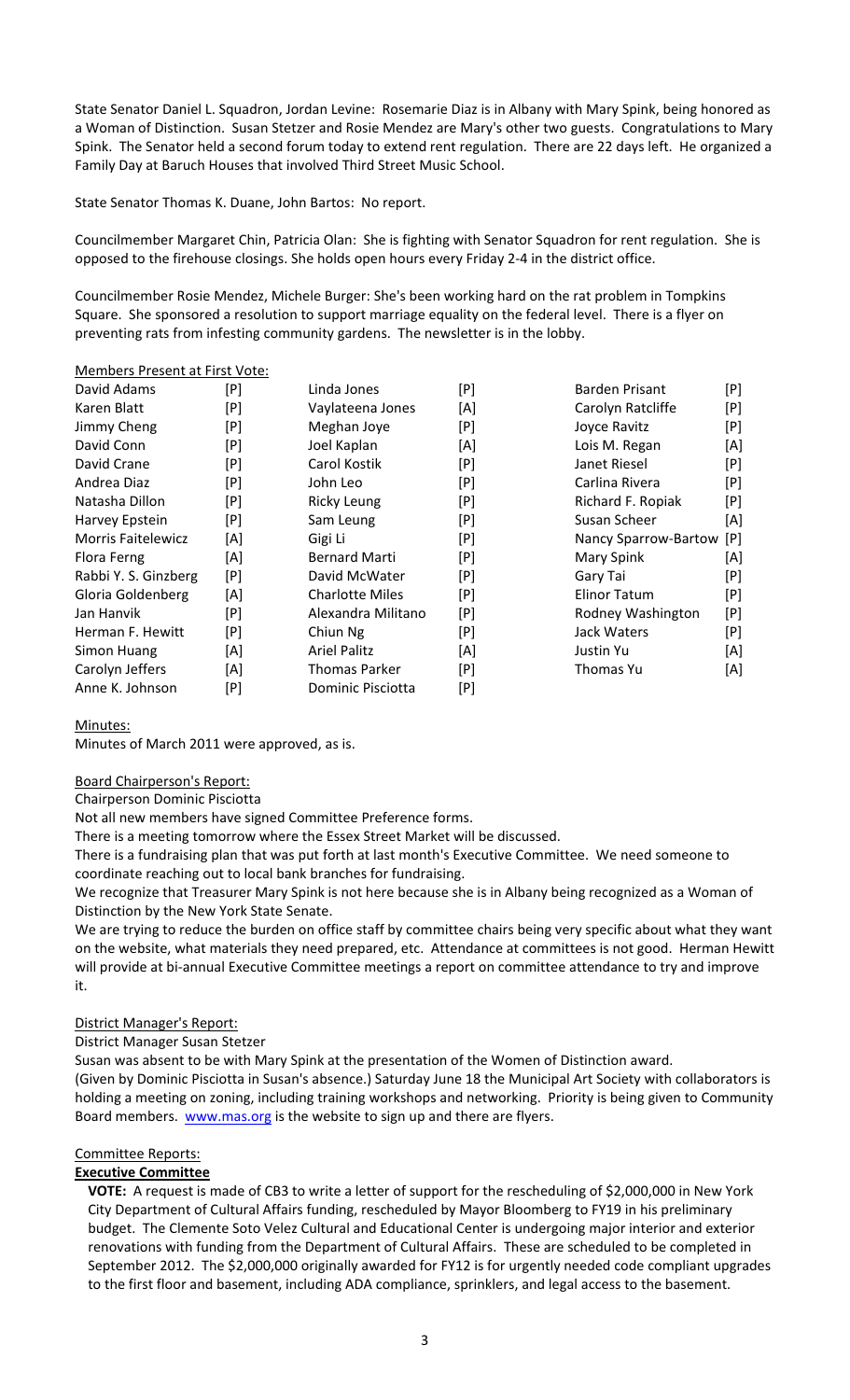Besides guaranteeing safety and security for CSV's resident artists and approximate 75,000 annual visitors, these improvements will improve the rentability of CSV's spaces, and therefore the financial stability and sustainability of this historically significant building. The rescheduling of the \$2,000,000 award from FY12 to FY19 means that these critically needed upgrades to this seriously deteriorated building will have to stop for 7 years, seriously damaging the trajectory of repairs to this City‐‐owned building, which provides invaluable services to the Lower East Side and New York City immigrant, artistic, educational, business, and other communities. CB3 and the CSV Center are not requesting new funds. The \$2,000,000 has been awarded. We merely urge the rescheduling of the funds back from FY19 to FY12 so that critically needed upgrades already underway may continue without interruption and the serious negative consequences that such an interruption would occasion.

# **(Executive Committee) 36 YES 0 NO 0 ABS 0 PNV MOTION PASSED**

**Con Edison Task Force** Carol Kostic gave this report. no minutes submitted

### **Transportation & Public Safety Committee**

David Crane gave this report. Richard Ropiak brought up the problem of school buses parking in the middle of the street because school personnel take up street parking assigned to them, instead of spaces in lots that are reserved for them.

- 1. Request for speed hump on Eldridge between Rivington and Delancey
- **VOTE:** WHEREAS, DOT has proposed installation of a speed hump on Eldridge St between Rivington and Delancey St in response to requests by residents and the University Settlement. This block is the location of the University Settlement Early Childhood Center, and Rivington House, an AIDS‐specific health care facility and adult day care program; now

THEREFORE BE IT RESOLVED, that CB3‐Manhattan approves of the speed hump installation hump on Eldridge St between Rivington and Delancey St.

- 2. The NYC Dept. of Design & Construction (DDC): safety design installations to be implemented near and around a school Mesivtha Tifereth Jerusalem ‐ 141 E Broadway
	- **VOTE 1:** WHEREAS, DOT presented a final design for Safe Routes to Schools safety improvements near Mesivtha Tifereth Jerusalem located at 141 E Broadway. The improvements would have traffic calming effects and would reduce the length of pedestrian crossings. The installation would consist of the installation of the following sidewalk extensions, and new curb cuts and crosswalk markings:
		- At East Broadway and Rutgers Street:
			- ‐ Half Neckdown on Northwest Corner along East Broadway
			- ‐ Half Neckdown on Northeast Corner along East Broadway
			- Full Neckdown on Southwest Corner
			- ‐ Half Neckdown on Southeast Corner along East Broadway
			- Installation of pedestrian ramps on all corners
			- New school crosswalk striping on the South, West, and East sides of the intersection
			- New crosswalk and lane striping on the North side of the intersection
		- At Canal and Essex Street:
			- ‐ Half Neckdown on Southeast Corner along Canal Street
			- Installation of two pedestrian ramps on the Southeast Corner
			- Installation of two pedestrian ramps on the Southwest Corner
			- New school crosswalk striping on the East side of the intersection
			- New crosswalk and lane striping on the South side of the intersection
		- At Canal and East Broadway:
			- Installation of one pedestrian ramp on the Northwest Corner
			- ‐ New crosswalk striping at the intersection

THEREFORE BE IT RESOLVED, that CB3‐Manhattan supports the Safe Routes to Schools safety installation at Easy Broadway and Canal St at the intersections with Rutgers St, Strauss Square and Essex St.

**VOTE 2:** WHEREAS. CB3‐Manhattan has pedestrian safety concerns at the intersection of Pike St and East Broadway and the surrounding blocks. Traffic moves too fast on East Broadway and there are children going through this area to school at Mesivtha Tifereth Jerusalem, 141 E Broadway, and P.S. 2 , 122 Henry St; and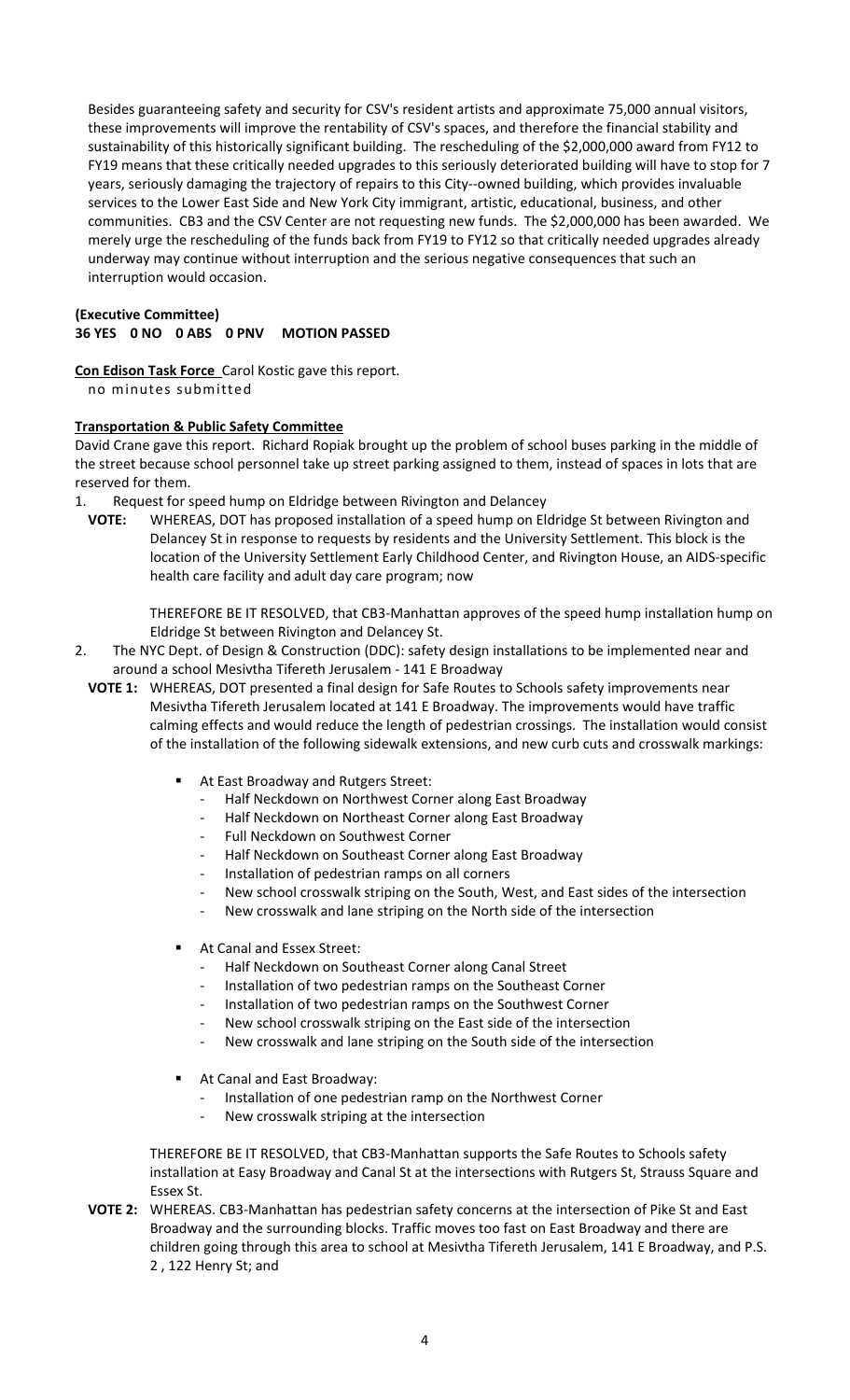WHEREAS, the Safe Routes to Schools study for Mesivtha Tifereth Jerusalem did cover this area, but used data from 2001‐2003 and the recommendations addressed safety concerns only at the eastern end of the block of East Broadway between Pike and Rutgers St/Strauss Square. It did not address the intersection at the western end of the block at Pike St and Easy Broadway, now

THEREFORE, BE IT RESOLVED that CB3‐Manhattan requests DOT look again at safety improvements near Pike St and East Broadway, using more recent accident report data, and consider installation of pedestrian safety improvements.

#### 3. 9th Precinct request for No Standing Mon‐Fri, 7‐4 at 112 E 4th St

**VOTE:** WHEREAS, there is a traffic congestion problem on E 4 St between First and Second Ave during the hours when school buses load/unload. This is a well-used cross street and the 9th Precinct believes that removing about 3 mid‐block street‐side parking spaces during school hours will alleviate the congestion problem; now

THEREFORE BE IT RESOLVED, that CB3‐Manhattan supports the 9th Precinct request for No Standing Mon‐Fri, 7 AM – 4 PM in front of 112‐118 E 4th St.

- THIS MOTION WAS POSTPONED UNTIL JULY MEETING.
- 4. 7th Precinct request to extend No Parking for weekend cabaret hours. Extend Ludlow from Delancey to Broome St, west side of Essex, E Houston to Delancey, south side of E Houston from Orchard to Ludlow
- VOTE: WHEREAS, during weekend nightlife hours, there is serious congestion along east-bound Houston St on the blocks approaching Ludlow St, on south‐bound Essex St above Delancey St, and on east‐ bound Delancey St on the blocks approaching Ludlow St. This area continues to have more bars open, which brings crowed and large numbers of taxicabs and cars; and

WHEREAS, the 7th Precinct has requested extension of the "No Standing" zones in this area during weekend cabaret hours (11 PM – 6 AM on Friday and Saturday nights) to include one block of Ludlow St south of Delancey St, two blocks of Essex St between E Houston and Delancey St, and one block of E Houston St between Orchard and Ludlow St. These "No Standing" zones would free the curb-side lane for passenger loading/unloading and keep 2 lanes of moving traffic, which would reduce congestion and horn honking and improve emergency vehicle access; and

WHEREAS, creation of extended "No Standing" zones eliminates parking opportunities for vehicles displaying SVP permits (disabled parking). A "No Parking" space would be available for SVP parking, so CB3 believes the community needs to have 1 or 2 "No Parking" spaces during weekend cabaret hours in close proximity to the proposed "No Standing" zone extensions; now

THEREFORE BE IT RESOLVED, that CB3‐Manhattan supports the 7th Precinct request to install "No Standing" zones, 11 PM Friday until 6 AM Saturday and 11 PM Saturday until 6 AM Sunday, on the south side of E Houston St from Orchard to Ludlow St, on the west side of Essex St from Stanton to Delancey St, and on the west side of Ludlow St from Delancey to Broome St. In addition, CB3 needs 1 or 2 "No Parking" spaces during these same hours in close proximity to this extended "No Standing" zone to provide SVP access for disabled parking.

### 5. Support for resolution opposing use of #4 & 6 oil in schools

# VOTE: CB3-Manhattan Resolution Requesting Timetable for Phasing Out Use of No. 4 and 6 Heating Oil in **NYC Public Schools**

WHEREAS: There are 56 public elementary middle, and high schools that burn the dirtiest types of heating oil (No. 4 or No. 6 oil) in the Borough of Manhattan. These schools emit large amounts of soot and heavy metals; and

WHEREAS: These emissions aggravate asthma and other respiratory problems, increase the risk of cancer and cardiovascular disease. The continued use of dirty heating oil in the public schools is exposing the most vulnerable population, children – in addition to teachers and parents in the school community and the surrounding neighborhood; and

WHEREAS: New York City air fails to meet federal standards for particulate matter (soot) and ozone; and

WHEREAS: The two major sources of air pollution generated in NYC are vehicle traffic and buildings burning high‐sulfur heating oils, according to the New York City Community Air Survey (NYCCAS), a comprehensive survey of street-level air quality (April 13, 2011); and

WHEREAS: The city will phase out the use of unrefined oil sludge and the most-polluting grades of heating oil as part of the updated PlaNYC, a comprehensive citywide plan for a healthier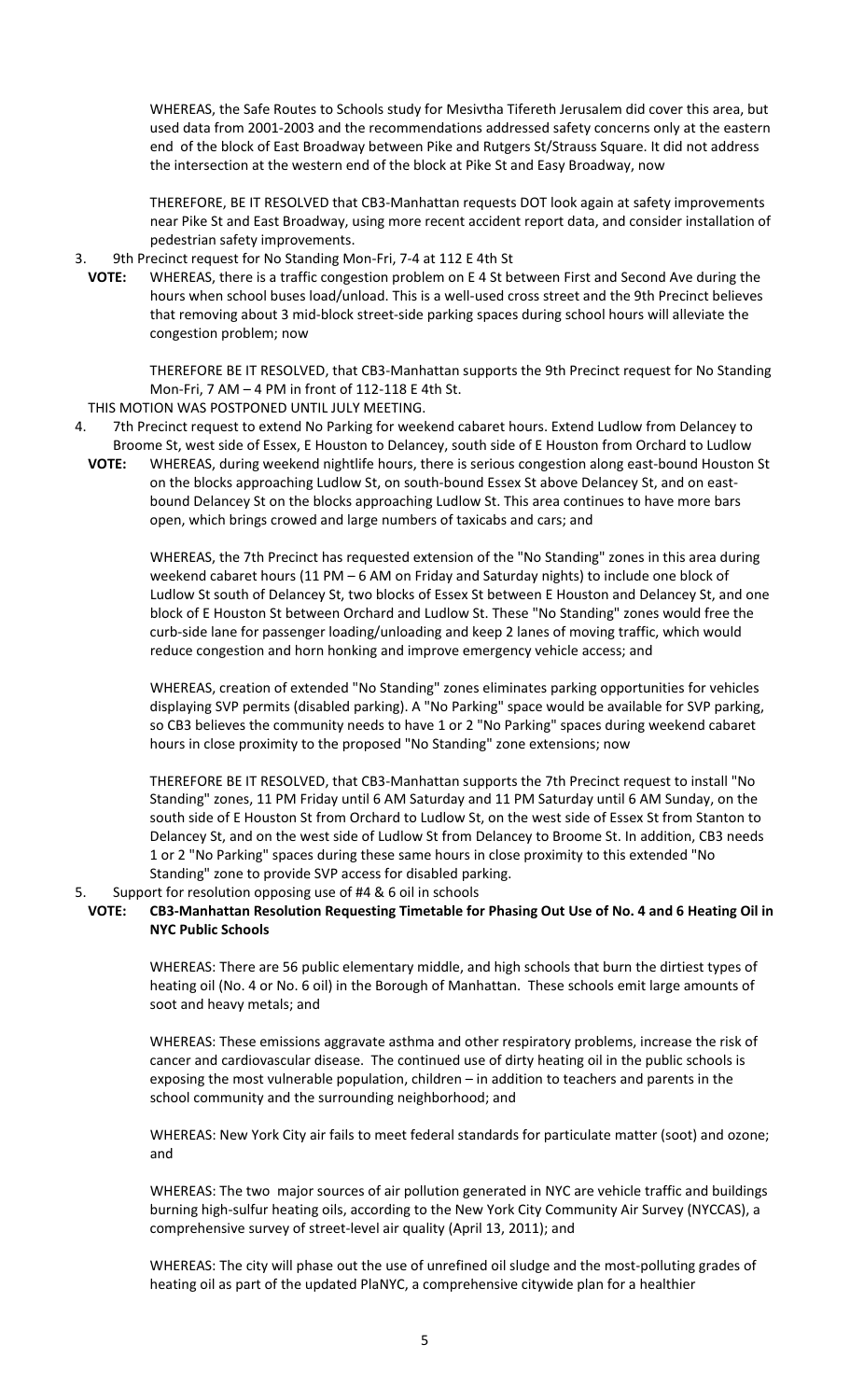environment (April 21, 2011). Under the new rule, all residential, commercial and institutional buildings will be denied new No. 6 oil permits between 2012 and 2015 (depending on when the current permit expires); and, No. 4 oil permits will be denied upon boiler or burner replacement. The sunset date is 2030. However, the rule allows the DEP to enter into "Compliance Agreements" with building owners to renew existing boilers or receive an extension that will allow them to go past the 2015 and the 2030 sunset date, dependent upon the number of buildings owned; and

WHEREAS: Given that the Department of Education owns more than 50 buildings and could be granted extensions to go past the 2015 date for No. 6 oil buildings and past 2030 for No. 4 oil buildings, the public is concerned that schools will not be converted in a timely manner and could drag out for decades; and

WHEREAS: The regulations governing the maintenance and capital improvements in the public schools must be modified and streamlined by the Department of Environmental Protection (DEP), Department of Education (DOE) and School Construction Authority (SCA) to convert the No. 4 and No. 6 oil schools' boiler systems to allow for the switch to natural gas or No. 2 heating oil by 2022; and

WHEREAS: Energy policy analysts have estimated that the costs associated with the conversion of the heating systems will be offset by savings in fuel costs and operating expenses, as well as savings in health care costs, thereby justifying the capital expenditure to the City; and

WHEREAS: Improving the infrastructure of the public schools by converting the boilers that are burning dirty heating oil to using less polluting fuel would provide green jobs now; and

WHEREAS: It is safest and reduces costs for school construction projects to take place while the students are on recess and the heating units are not being used during the summer. This might require relocating summer school students to public schools nearby; and

THEREFORE BE IT RESOLVED THAT: CB3‐Manhattan calls on the City to release a timetable for when the boilers of the 56 public schools that burn No. 4 or No. 6 oil will be phased out – prioritizing the 39 schools that burn the No. 6 heating oil, like the recent rules that were passed requiring their conversion by 2015. To facilitate this, the Borough Board calls on the DEP, DOE and SCA to streamline the regulations governing the maintenance, renovation and capital improvements in the public schools as well as allocate the funds necessary to convert the schools' heating systems to allow for the conversion or replacement of the boilers burning dirty oil to natural gas or No. 2 heating oil.

### **(Transportation & Public Safety Committee) 36 YES 0 NO 0 ABS 0 PNV MOTION PASSED**

**Outreach Task Force** Gigi Li gave a report on opportunities to distribute flyers about CB3, for which the Task Force can use volunteers.

- 1. New member trainings
- no vote necessary
- 2. Develop strategy to outreach at block parties no vote necessary

**Landmarks Subcommittee** Carolyn Ratcliffe gave this report.

 Landmarks presentation on potential East Village Historic District. The study area, bounded roughly by East 2nd and East 7th streets between First Ave and the Bowery, and comprised of nearly 300 buildings. no vote necessary

### **Parks, Recreation, Cultural Affairs, Landmarks, & Waterfront Committee** No report.

- 1. Permit procedures for recreation fields
	- **VOTE:** WHEREAS, locally‐based leagues are thriving examples of recreational sports organizations offering everything from peewee leagues, to adaptive sports for autistic children, to competitive tournament play for boys and girls;

WHEREAS, virtually all of these locally based not‐for‐profit sports providers have been turning families away simply due to an overall field shortage;

WHEREAS, community‐based not‐for‐profit leagues chartered to serve every child, affordably and inclusively, have at times been crowded out by corporate and adult recreation, by private schools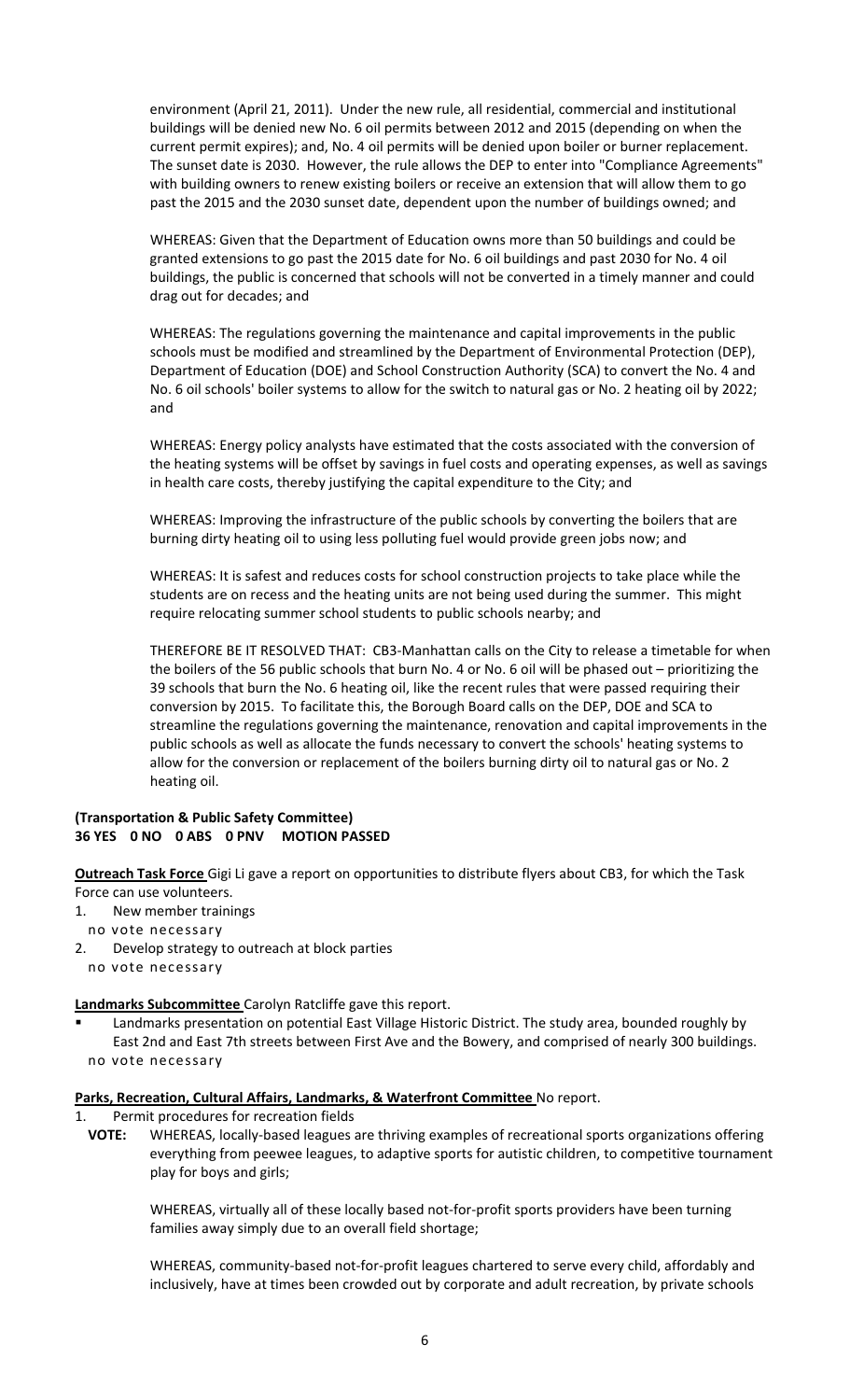from other areas, and by for‐profit sports providers which charge upwards of \$400 per player with no provision for financial aid in needy cases;

WHEREAS, the lack of available play times is also the result of existing Parks policy that "grandfather" permits for older leagues and organizations, leaving too few for newer organizations;

THEREFORE BE IT RESOLVED, that Community Board 3 asks NYC Parks Department to revisit the policy of grandfathering permits to certain organizations;

AND FURTHER BE IT RESOLVED, that Community Board 3 supports priority consideration for not‐for‐ profit organizations serving the youth of Community Board 3 for use of athletic fields within the district.

### **Block Party Application**

2. Mascot Mobileyes & LES BID Charity Concert 7/17, Orchard St (Delancey-Rivington Sts) withdrawn

# **(Parks, Recreation, Cultural Affairs, Landmarks, & Waterfront Committee) 36 YES 0 NO 0 ABS 0 PNV MOTION PASSED**

**SLA & DCA Licensing Committee** Alex Militano gave this report. The committee received all the stipulations asked for. # 15 because it's going to DCA. David Crane asked to pull # 20. Herman Hewitt asked to pull # 22. **Applications within Resolution Areas**

- 1. A Casa Fox (A Casa Foods LLC), 173 Orchard St (alt/extend to sidewalk/upgrade to op) **VOTE:** To deny the application to upgrade to a full on‐premise liquor license for A Casa Foods LLC, doing business as A Casa Fox, 173 Orchard Street, unless the applicant agrees before the SLA to make as conditions of its license the following signed notarized stipulation that 1) it will operate as a full‐service restaurant, specifically a Latin American restaurant, serving food to within one (1) hour of closing every night, 2) its hours of operation will be from 5:00 P.M. to 10:00 P.M. Tuesdays, 12:00 P.M. to 10:00 P.M. Wednesdays, 12:00 P.M. to 11:00 P.M. Thursdays through Saturdays and 4:00 P.M. to 10:00 P.M. Sundays, and 3) it will play ambient background music only, consisting of recorded music, and not have live music, DJs, promoted events, scheduled performances or any event at which a cover fee will be charged. Community Board #3 is approving this upgrade application although this is a location in an area with numerous licensed premises because 1) the applicant has a three (3) year history operating this business without incident, and 2) this is a small location with early hours which has already been operating and, consequently, an upgrade of its license would have little impact on the surrounding area.
- 2. To Be Determined, 34 Ave A (op)
- withdrawn
- 3. Solo Pizza (Solo Pizza Inc), 27 Ave B (wb)

no vote necessary

- 4. Ave B Caffe Buon Gusto Inc, 545 E 5th St (aka 76 Ave B) (wb)
- withdrawn
- 5. Paradiso (Paradiso NY LLC), 105 Ave B (wb)

**VOTE:** To deny the application for a beer wine license for Paradiso NY LLC, doing business as Paradiso, 105 Avenue B, unless the applicant agrees before the SLA to make as conditions of its license the following signed notarized stipulation that 1) it will operate as a full‐service Italian café, with seven (7) tables and sixteen (16) seats, serving food during all hours of operation, 2) its hours of operation will be from 8:00 A.M. to 12:00 A.M. all days, and 3) it will play ambient background music only, consisting of recorded music, and not have live music, DJs, promoted events, scheduled performances or any event at which a cover fee will be charged. Community Board #3 is approving this upgrade application although this is a location in an area with numerous licensed premises because 1) the applicant has a two and a half (2½) year history operating this business without complaints or opposition from area residents, and 2) the applicant furnished one hundred fifty (150) resident signatures in support of its application.

- 6. Boxcar Lounge (Oops of New York Inc), 168 Ave B (op)
- withdrawn
- 7. Bat Yam Food Services Inc, 97 St Mark's Pl (wb) withdrawn
- 8. To Be Determined, 14 Ave B (op)
- no vote necessary
- 9. Rhong‐Tiam & Garden (Orchard Garden 154 Inc), 154 Orchard (wb)

### withdrawn

# **Sidewalk Café Applications**

10. A Casa Fox, 173 Orchard St

**VOTE:** To approve the application for a sidewalk café permit for two (2) tables and four (4) seats, for A Casa Foods LLC, doing business as A Casa Fox, 173 Orchard Street, because the applicant has signed a change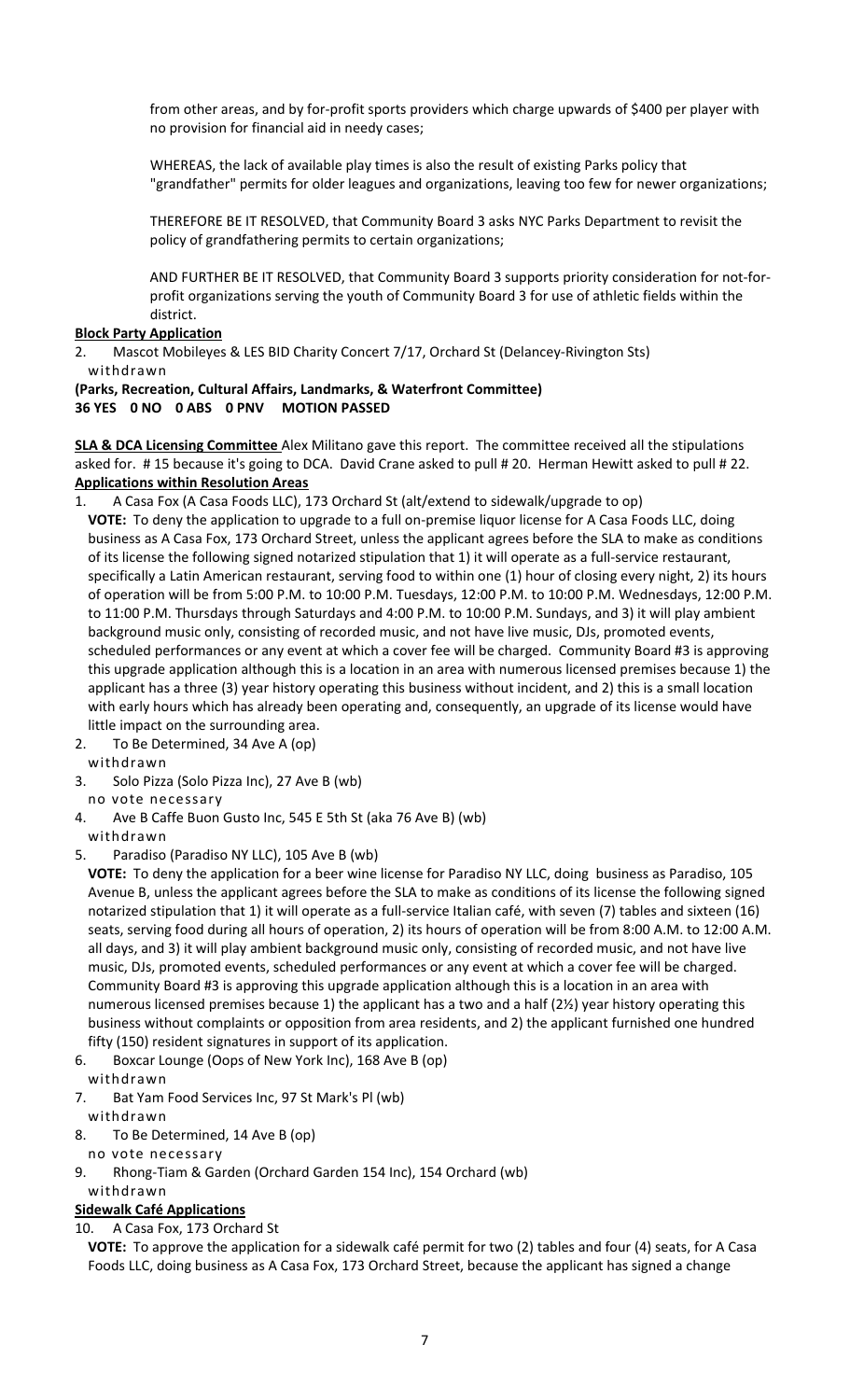agreement which will become part of its DCA license that 1) the café will consist of two (2) tables with four (4) seats, and 2) it will close no later than 12:00 A.M. all nights.

11. 26 Seats (Paris Cuisine Inc), 168 Ave B

**VOTE:** To approve the application for a sidewalk café permit for two (2) tables and four (4) seats, for Paris Cuisine Inc., doing business as 26 Seats, 168 Avenue B, because the applicant has signed a change agreement which will become part of its DCA license that 1) the café will consist of two (2) tables with four (4) seats, and 2) it will close its café no later than 11:00 P.M. every night.

12. Peels Restaurant (325 Bowery Restaurant LLC), 325 Bowery

**VOTE 1:** To approve the application for a sidewalk café permit for twenty‐two (22) tables and forty‐six (46) seats, for 325 Bowery Restaurant LLC, doing business as Peels, 325 Bowery, because the applicant has signed a change agreement which will become part of its DCA license that 1) the café will consist of twenty‐two (22) tables with forty‐six (46) seats, ten (10) tables with twenty (20) seats to be located on Bowery and twelve (12) tables with twenty‐six (26) seats to be located on 2nd Street (removing the three (3) easternmost tables on 2nd Street from its plans), and 2) the hours of operation for its café will be from 7:30 A.M. to 11:00 P.M. weekdays and 7:30 A.M. to 12:00 A.M. Fridays and Saturdays.

**VOTE 2:** To deny the alteration application for a full on‐premise liquor license for 325 Bowery Restaurant LLC, doing business as Peels, 325 Bowery, to wit extending its full on-premise liquor license to a sidewalk café consisting of ten (10) tables and twenty (20) seats on Bowery and twelve (12) tables and twenty‐six (26) seats on 2nd Street, unless the applicant agrees before the SLA to make as conditions of its license the following signed notarized stipulation that its operating hours for its sidewalk café will be from 7:30 A.M. to 11:00 P.M. weekdays and 7:30 A.M. to 12:00 A.M. Fridays and Saturdays.

13. Cacio & Pepe (Peprico Inc), 182 2nd Ave

### withdrawn

14. Stillwater Bar & Grill (East Village 4th St Café Inc), 78‐80 E 4th St

**VOTE:** To approve the application for a sidewalk café permit for five (5) tables and fourteen (14) seats, for East Village 4th Street Café Inc., doing business as Stillwater Bar & Grill, 78‐80 East 4th Street, because the applicant has signed a change agreement which will become part of its DCA license that 1) the café will consist of five (5) tables with fourteen (14) seats, and 2) it will close no later than 11:00 P.M. weeknights and 12:00 A.M. Fridays and Saturdays.

### **Cabaret License**

15. Tammany Hall (Orchard Foods Inc), 152 Orchard St ALEX MILITANO MADE CHANGES.

**VOTE:** To deny the application for a cabaret license for Orchard Foods Inc., doing business as Tammany Hall, 152 Orchard Street, unless the applicant agrees to the following signed notarized stipulation that 1) it will operate as a full‐service supper club with a full kitchen and twenty‐seven (27) tables with one hundred sixteen (116) seats, serving food to within one (1) hour of closing every night, and 2) it will employ adequate security guards to monitor patron traffic and noise inside and in front of its establishment.

# **Alterations/Transfers/Upgrades**

# 16. Not A Bookstore LLC, 200 Ave A (trans/op) (Superdive)

**VOTE:** To deny the application for a full on‐premise liquor license for Not A Bookstore LLC, for the premise located at 200 Avenue A, because 1) there are at least nineteen (19) full on‐premise liquor licenses within five hundred (500) feet of this location, 2) although the applicant has stated that it is purchasing the assets of the previous business, it is the understanding of Community Board #3 that said license has not been renewed and, consequently, this application should be viewed as new, 3) although the present applicant is stating that it intends to operate a restaurant and art gallery, it is intending to operate until 2:00 A.M. Sundays through Tuesdays and 4:00 A.M. Wednesdays through Saturdays and have live musicians and DJs, which is inconsistent from its proposed method of operation, 4) the community board and this community have significant problems with this location and its landlord because the previous applicant had been approved by this community board to operate as bookstore with stipulations that the service of alcohol would be incidental to that operation, it would reserve the majority of its layout for book shelves, not have DJs or live musicians, close its backyard at 9:00 P.M. every night and close no later than 2:00 A.M. every night, but as soon as it began operating, it immediately violated the aforementioned stipulations by hosting scheduled live performances and closing at 4:00 A.M., then closed, filed an endorsement with the New York State Liquor Authority without notice to the community board and reopened as a bar, doing business as Superdive, with keg service and unlimited drink specials, 5) a principal of this corporation, as well as the previous business, is an owner of 200 Avenue A and his endorsement of the previous businesses and participation in their methods of operation have repeatedly done injury to area residents who have appeared in opposition to this as well as any other application relating to this location, 6) that the previous business with both methods of operation had numerous resident complaints of loud music late at night, as well as unruly and loud crowds of patrons blocking the sidewalks to 311, the community board, the New York State Liquor Authority and the police, and 7) this location has also been abandoned in that it has not been in continuous operation for at least one (1) year and has opened only for infrequent private parties and holidays.

### 17. Epicurean Management, 11 E 1st St (trans/op) (Bowery Wine)

**VOTE:** To deny the application for a full on‐premise liquor license for Epicurean Management, 11 East 1st Street, as well as for an alteration application for said applicant, to wit extending the premise into the two (2)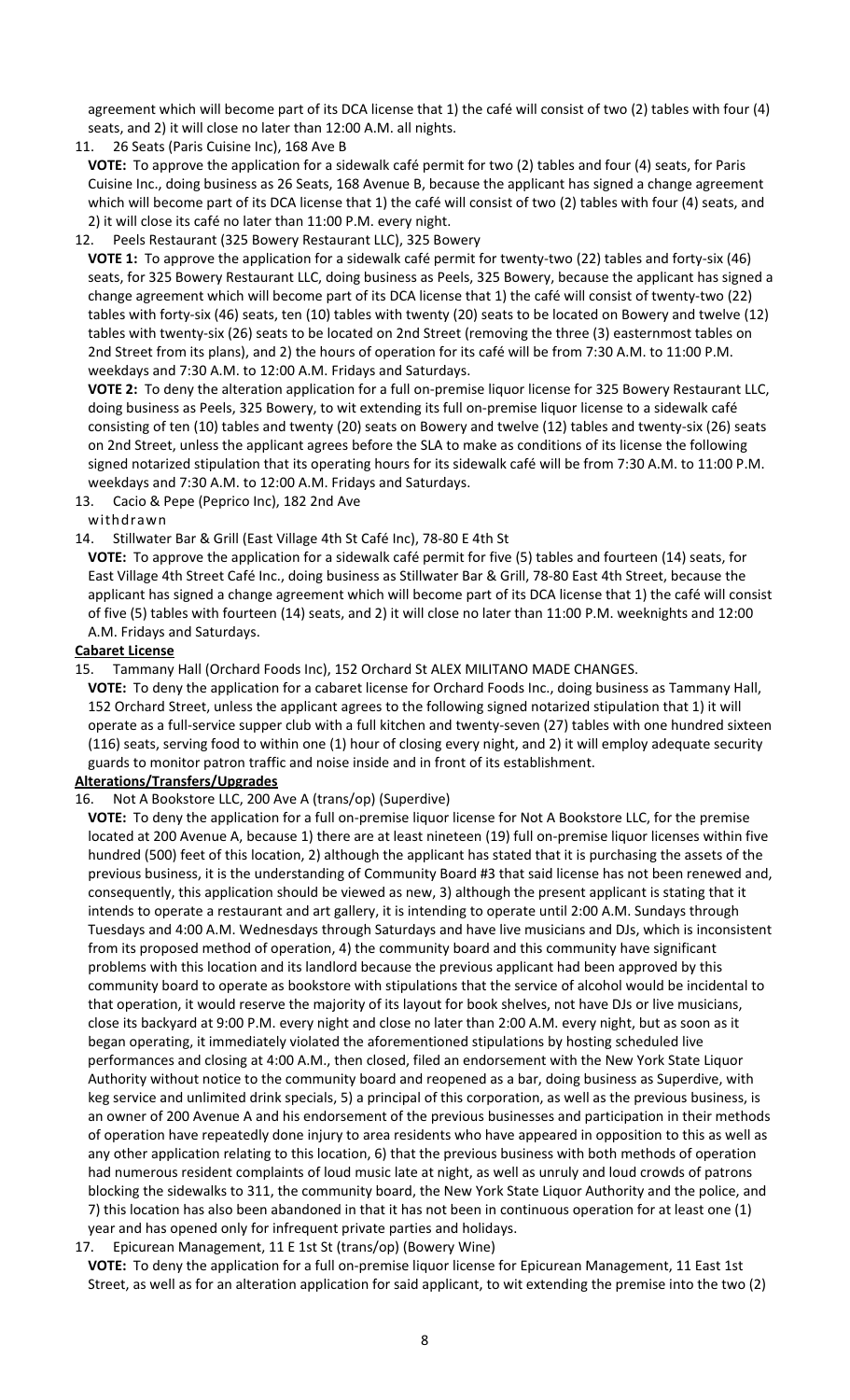adjacent storefronts in the same building, unless the applicant agrees before the SLA to make as conditions of its license the following signed notarized stipulation that 1) it will operate as a full‐service restaurant, specifically an Italian restaurant, serving food to within one (1) hour of closing every night, 2) its hours of operation will be from 11:00 A.M. to 1:00 A.M. Mondays through Wednesdays and 11:00 A.M. to 2:00 A.M. Thursdays through Saturdays, 3) it will play ambient background music only, consisting of recorded music, and not have live music, DJs, promoted events, scheduled performances or any event at which a cover fee will be charged, 4) it will have outdoor seating for no more than twenty‐four (24) people in its side courtyard, 5) it will close its side yard at 10:00 P.M. weekdays and 11:00 P.M. weekends, 6) it will have an awning extended over its side yard during its hours of operation and will have access to the yard for patrons through the interior of the business only. While this location has a number of existing licensed premises and there are numerous licenses within five hundred (500) feet of this location, Community Board #3 approves this application with alteration because it believes that the smaller businesses located on Extra Place on 1st Street would greatly benefit from the pedestrian foot traffic provided by the addition of this successful restaurant owner, who has a good operating history at its other locations and has engaged in extensive research to address community needs.

18. Tara Thai Inc, 137 1st Ave (alt/wb)

withdrawn

#### 19. Uncle Charlie's LES (MLG Bar Inc), 87 Ludlow St (alt/op)

**VOTE:** To approve the alteration of the full on‐premise liquor license for MLG Bar Inc., doing business as Uncle Charlie's LES, 87 Ludlow Street, to wit converting its eight hundred (800) square foot basement from a storage area to space for patrons, consisting of eight (8) tables with twenty (20) seats and a twenty (20) foot bar.

20. 133 Essex Restaurant LLC, 133 Essex St (trans/op) David Crane asked to have this item pulled. He recommends that it be amended to read "10AM – 2AM every day of the week." Herman Hewitt seconded it. This is being treated as a new license because the terms of the old license are not automatically transferred. Much discussion followed, with board members directing questions to representatives of the condo owners, and of the current and potential restaurant/bar owners. Alex Militano reported that the Committee probably voted to approve the application as is because it was merely grandfathering. She also explained that complaints against a former operator and the potential or future operator are both relevant. Harvey made a motion to call the question. Dominic called for a straw poll, then a subsequent hand vote was taken. 8 were in favor of the amendment. 19 were opposed. 4 abstained. The motion to amend the vote did not carry. The vote was taken at 9:35 PM.

**VOTE:** To deny the application for a full on‐premise liquor license for a 133 Essex Restaurant LLC, 133 Essex Street, unless the applicant agrees before the SLA to make as conditions of its license the following signed notarized stipulation that 1) it will operate as a full‐service restaurant, specifically a new American restaurant with a full kitchen and at least forty-three (43) tables with one hundred forty-four (144) seats, and serving food to within one (1) hour of closing every night, 2) its hours of operation will be from 10:00 A.M. to 2:00 A.M. Sundays through Wednesdays and 10:00 A.M. to 4:00 A.M. Thursdays through Saturdays, 3) it will close any façade doors and windows at 10:00 P.M. every night, 4) it will move its commercial entrance away from the residential entrance of the building, 5) it will not have a sidewalk café, 6) it will play ambient background music only, consisting of recorded music, and not have live music, promoted events, scheduled performances or any event at which a cover fee will be charged but it may use DJs for special events provided it is no more than fifty (50) times per year, 6) it will have an identification checker after 8:00 P.M. every night and employ additional security for special events.

21. To be Determined, 500 E 11th St (trans/op) (Angels & Kings)

**VOTE:** To deny the application for a corporation to be determined, for the premise located at 500 East 11th Street, because 1) although this applicant has stated that it would operate as a tavern restaurant, it has a security plan that is excessive for a small tavern restaurant and it has conceded that there will be no kitchen, and it will stop serving a full menu after 12:00 A.M. although it intends to remain open until 2:00 A.M. Sundays through Wednesdays, 3:00 A.M. Thursdays and 3:30 A.M. Fridays and Saturdays , 2) the applicant has conceded that it has no experience operating such a establishment, it was unaware of the terms of the stipulation of settlement imposed on the method of operation of this location by a prior nuisance abatement and given these circumstances, this community board has little confidence that this applicant can address the issues that might arise from operating this business in this location, and 3) there have been numerous complaints of noise from the prior business, including from the senior home located directly across the street from this location, as well as a nuisance abatement for underage sales resulting in stipulations in perpetuity requiring security , identification checkers and patrol of the premise.

22. Le Lupanar (LES Development LLC), 103 Essex St (alt/op) (change method of operation). Herman Hewitt pulled this item, asking to approve the applicant, but eliminating 3) and 4), and making other changes. Dominic: This would have to be voted down first. Herman originally voted for this business as is. Alex Militano clarified that this was not a transfer or sale of assets. Dominic: Considers it a slap in the face to the CB to change their operations, to get in trouble for it, then come to the CB to ask for permission to alter their operations. David McWaters: They should solve their legal issues, then come to the CB with this request. Dominic: We are voting on this issue as written.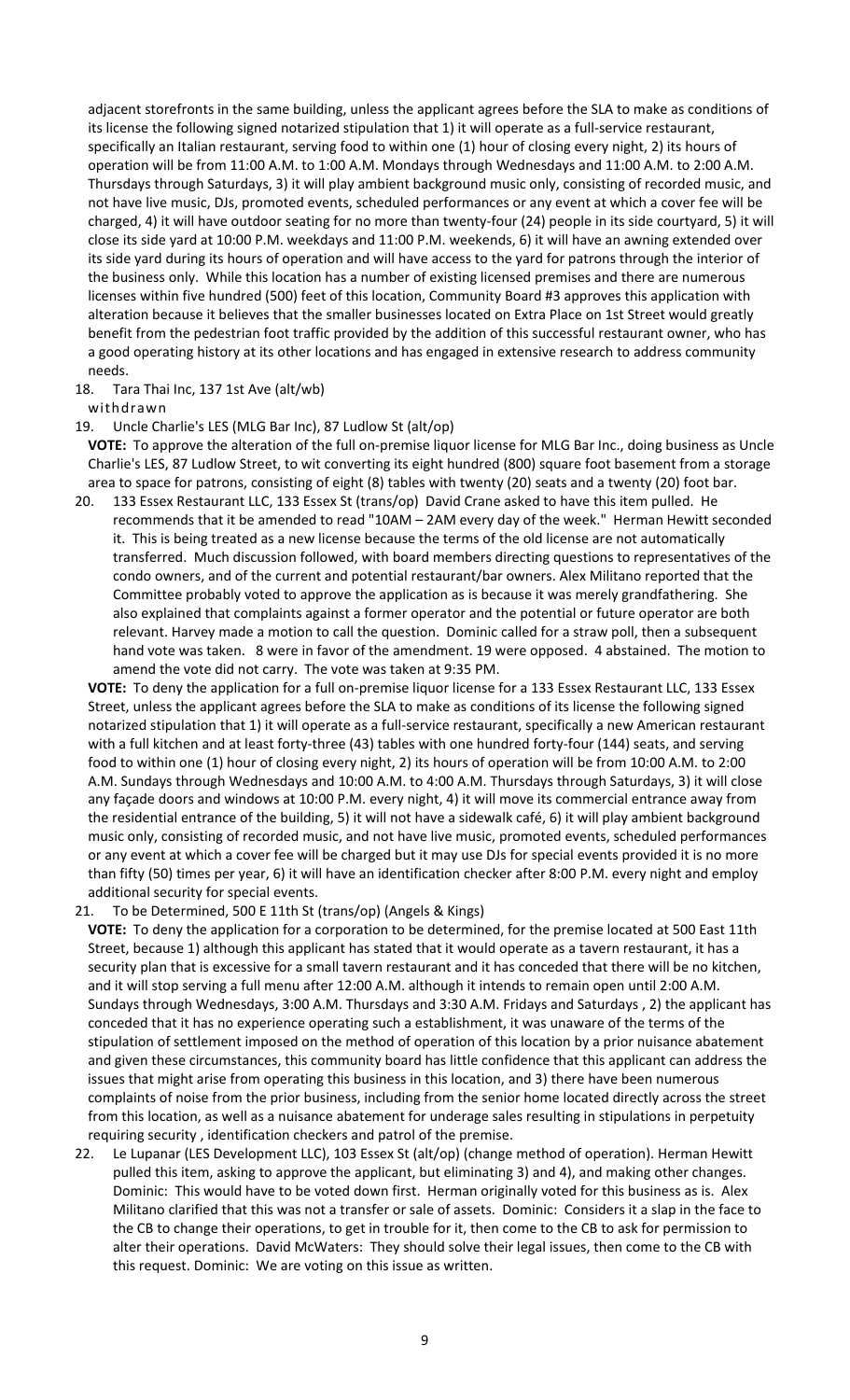**VOTE:** To deny the alteration application of the full on‐premise liquor license for LES Development LLC, doing business as Le Lupanar, 103 Essex Street, to wit *changing its method of operation from a full‐service French* restaurant to a tapas lounge, replacing its dining tables and chairs with couches and coffee tables, changing its closing hours from 11:00 P.M. Sundays through Thursdays and 12:00 A.M. Fridays and Saturdays to 12:00 A.M. *Sundays, 1:00 A.M. Mondays and Tuesdays and 4:00 A.M. Wednesdays through Saturdays, and adding entertainment level music and DJs Fridays and Saturdays from 11:00 P.M. to 3:00 A.M*,*,* because 1) this community board approved the original application for a full on‐premise liquor license for this corporation in November of 2006 with stipulations to operate as a full‐service French restaurant, serving food to within one (1) hour of closing every night, close no later than 11:00 P.M. Sundays through Thursdays and 12:00 A.M. Fridays and Saturdays, not operate its backyard, and install additional soundproofing, if needed, 2) this applicant now appears before this community board having already instituted the proposed alterations and with a resultant pending nuisance abatement from April of 2011 for underage sales and unlicensed security and pending SLA reports for underage sales and operating contrary to its stipulations, 3) this applicant is now seeking the endorsement from this community board of the unauthorized alteration of its methods of operation to assist it in obtaining a favorable result in the nuisance abatement action pending against it, 4) this community board is unwilling to retroactively approve these unauthorized alterations in its method of operation which constitute the breaching of an agreement with the community board and the SLA. 23. Hop Devil Grill, 125‐129 St Marks Pl (trans/op)

**VOTE:** To deny the application for a full on‐premise liquor license for a corporation to be formed, maintaining the existing business name of Hop Devil Grill, 125‐129 St Marks Place, unless the applicant agrees before the SLA to make as conditions of its license the following signed notarized stipulation that 1) it will operate as a full-service tavern restaurant, specifically a Southwestern American grill, with a full menu serving food to within one (1) hour of closing every night, 2) its hours of operation will be from 12:00 P.M. to 4:00 A.M. all days, 3) it will close any façade doors and windows at 10:00 P.M. every night, and 4) it will play ambient background music only, consisting of recorded music, and not have live music, DJs, promoted events, scheduled performances or any event at which a cover fee will be charged.

24. Evir Corp, 117 2nd Ave (trans/wb)

**VOTE:** To deny the application for a beer wine license for EVIR Corp., 117 Second Avenue, unless the applicant agrees before the SLA to make as conditions of its license the following signed notarized stipulation that 1) it will operate as a full-service restaurant, specifically an Italian restaurant, serving food to within one (1) hour of closing every night, 2) its hours of operation will be from 11:00 A.M. to 1:00 A.M. Sundays through Thursdays and 11:00 A.M. to 3:00 A.M. Fridays and Saturdays, 3) it will close any façade doors and windows at 10:00 P.M. every night, and 4) it will play ambient background music only, consisting of recorded music, and not have live music, DJs, promoted events, scheduled performances or any event at which a cover fee will be charged.

# **New Liquor License Applications**

# 25. CC'S Café (Christine Coffee House Inc), 41 Monroe St (wb)

**VOTE:** To deny the application for a beer wine license for Christine Coffee House Inc., with a proposed business name of CC's Cafe, 41 Monroe Street, unless the applicant agrees before the SLA to make as conditions of its license the following signed notarized stipulation that 1) it will operate as a full‐service restaurant, serving food during all hours of operation, 2) its hours of operation will be from 8:00 A.M. to 10:00 P.M. Sundays through Wednesdays and 8:00 A.M. to 2:00 A.M. Thursdays through Saturdays, and 3) it will play ambient background music only, consisting of recorded music, and not have live music, DJs, promoted events, scheduled performances or any event at which a cover fee will be charged.

26. Led Zeppole (Arti Restaurant & Catering Group), 328 E 14th St (wb)

no vote necessary

### 27. The Toucan & The Lion (Type A Goods LLC), 342 E 6th St (op)

**VOTE:** To deny the application for a full on‐premise liquor license for Type A Goods LLC, with a proposed business name of The Toucan & The Lion, 342 East 6th Street, unless the applicant agrees before the SLA to make as conditions of its license the following signed notarized stipulation that 1) it will operate as a full‐ service restaurant, specifically a Mediterranean Asian fusion restaurant, serving food to within one (1) hour of closing every night, 2) its hours of operation will be from 5:00 P.M. to 1:00 A.M. Sundays and Mondays and 5:00 P.M. to 2:00 A.M. Wednesdays through Saturdays, 3) it will close any façade doors and windows at 10:00 P.M. every night, and 4) it will play ambient background music only, consisting of recorded music, and not have live music, DJs, promoted events, scheduled performances or any event at which a cover fee will be charged.

# 28. 93 Ludlow St Inc, 95 Delancey St (op)

**VOTE:** To deny the application for a full on‐premise liquor license for a 93 Ludlow Street Inc., 95 Delancey Street, also known as 93 Ludlow Street, unless the applicant agrees before the SLA to make as conditions of its license the following signed notarized stipulation that 1) it will operate as a full‐service restaurant, specifically an international European Spanish tapas restaurant, serving food to within one (1) hour of closing every night, 2) its hours of operation will be from 2:00 P.M. to 4:00 A.M. all days, 3) it will close any façade doors and windows at 10:00 P.M. every night, and 4) it will play ambient background music only, consisting of recorded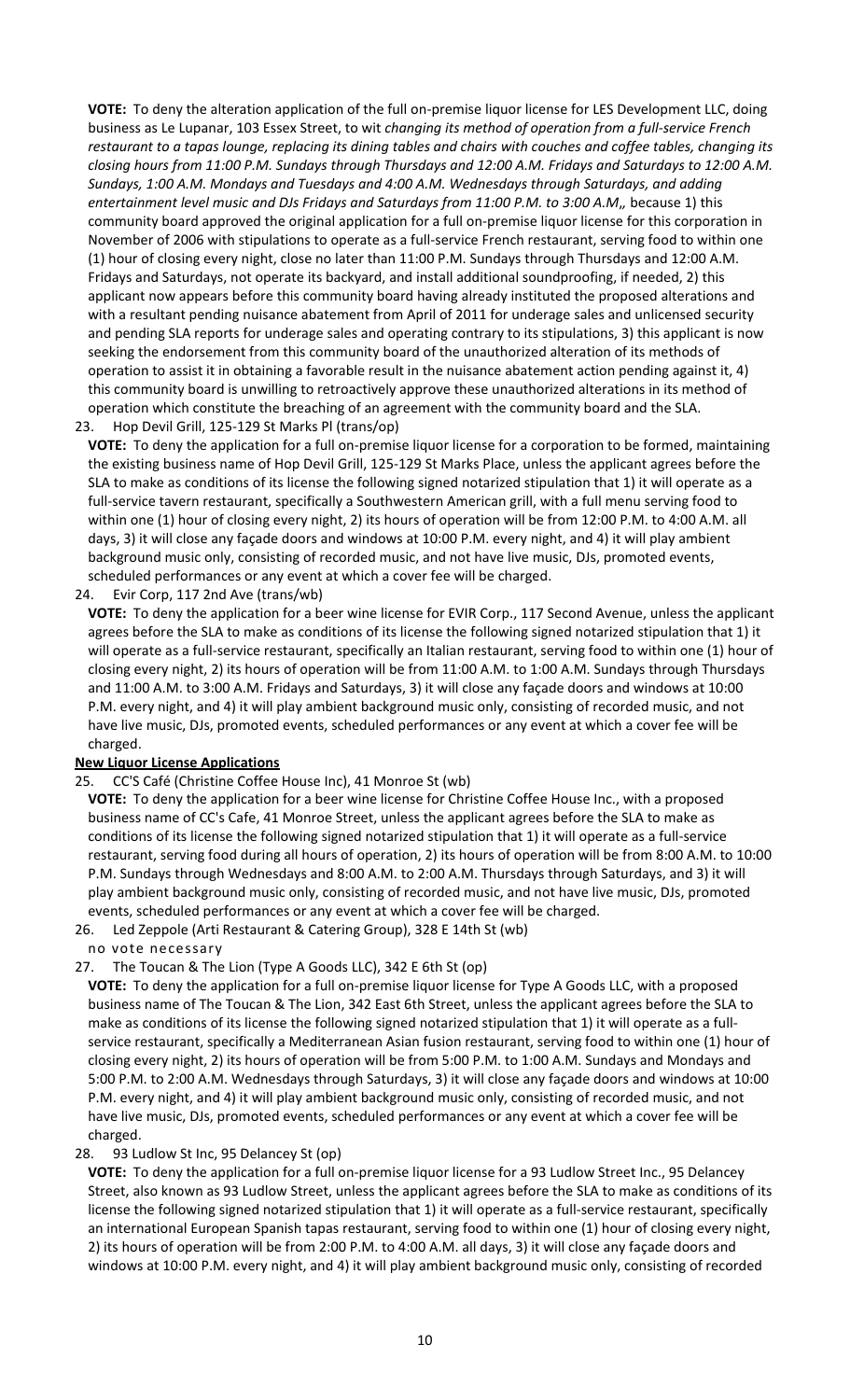music, and not have live music, DJs, promoted events, scheduled performances or any event at which a cover fee will be charged.

29. Eldridge Bistro, 245 Eldridge St (wb)

**VOTE:** To deny the application for a beer wine license for a corporation to be formed, with a proposed business name of Eldridge Bistro, 245A Eldridge Street, unless the applicant agrees before the SLA to make as conditions of its license the following signed notarized stipulation that 1) it will operate as a full‐service restaurant, serving food to within one (1) hour of closing every night, 2) its hours of operation will be from 10:00 A.M. to 2:00 A.M. all days, 3) it will close any façade doors and windows at 10:00 P.M. every night, and 4) it will play ambient background music only, consisting of recorded music, and not have live music, DJs, promoted events, scheduled performances or any event at which a cover fee will be charged.

# **(SLA & DCA Licensing Committee)**

**36 YES 0 NO 0 ABS 0 PNV (Excluding Items 20 & 22) MOTION PASSED Item 20: 31 YES 3 NO 1 ABS 0 PNV MOTION PASSED Item 22: 27 YES 1 NO 3 ABS 0 PNV MOTION PASSED**

### **SLA Policy Task Force**

 Implement policies and recommendations of SLA Policy Review Taskforce passed in February. no vote necessary

**Arts & Cultural Affairs Task Force** Jan Hanvik reported on the Art in Empty Storefronts initiative launched during the New Museum's Festival of Ideas for a New City May 7 – 8. For those interested in seeing which sites were matched with which arts projects, No Longer Empty, CB3's partner in matching artists and spaces, is organizing a walking tour of the sites for Saturday June 4 2 – 3:30, meeting at 215 East Houston.

- 1. Arts education forum
- no vote necessary
- 2. Support letter to rescind rescheduling of CSV's FY 12 Dept of Cultural Affairs award to FY 19 no vote necessary

**Economic Development Committee** Richard Ropiak gave this report. Walmart in Brooklyn was mentioned because SPURA allows for a supermarket, on which opportunity Walmart can bid. David McWaters: The sentiment at SPURA meetings was anti-Walmart because the appearance of a Walmart always wipes out small competitors. This site is 40‐50,000 sq ft.

- 1. Presentation: Examining the Potential Impact of Walmart in NYC no vote necessary
- 2. Creating a CB 3 template for recommendations to Lower East Side Employment Network no vote necessary
- 3. LES BID‐planned expansion to Bowery to Clinton from E Houston to Broome, Forsyth to Clinton between Broome and Grand, Allen to Clinton from Grand to Canal
- no vote necessary

444, Lot 59) is approved.

# **Land Use, Zoning, Public & Private Housing Committee**

# **Monday, May 02, 2011 SPURA Meeting**

- 1. Seward Park Project Planning: Discussion on the Essex Street Market no vote necessary
- 2. Seward Park Project Planning: Continuation of Urban Design Discussion. Specifics to be provided on the CB 3's website or made available by calling CB 3 office a few days before date of meeting no vote necessary

**Monday, May 09, 2011 Land Use Meeting** David McWaters reported on this meeting. David Crane asked if this was a ULURP that must be voted on. The answer was yes, separately, because the committee had a quorum but the board did not. DM explained that "disposition" does not mean "sale."

1. ULURP 110247PPM: 150 Essex St (B354, L12), Proposed disposition of City‐owned property to facilitate renewal of existing lease to the Community Healthcare Network (CHN)

**VOTE:** ULURP 110247PPM for 150 Essex Street is approved unanimously

2. Variance Application (BSA Calendar No 24‐11‐BZ) affecting property located at 44 E 2nd St (Block 444, Lot 59). Application to allow construction of elevator and vestibule to make school accessible. **VOTE:** The variance application (BSA Calendar No 24‐11‐BZ) affecting property located at 44 E 2nd St (Block

**(Land Use, Zoning, Public & Private Housing Committee) Monday, May 09, 2011 Meeting Item 1: 36 YES 0 NO 0 ABS 1 PNV MOTION PASSED Item 2: 36 YES 0 NO 0 ABS 0 PNV MOTION PASSED**